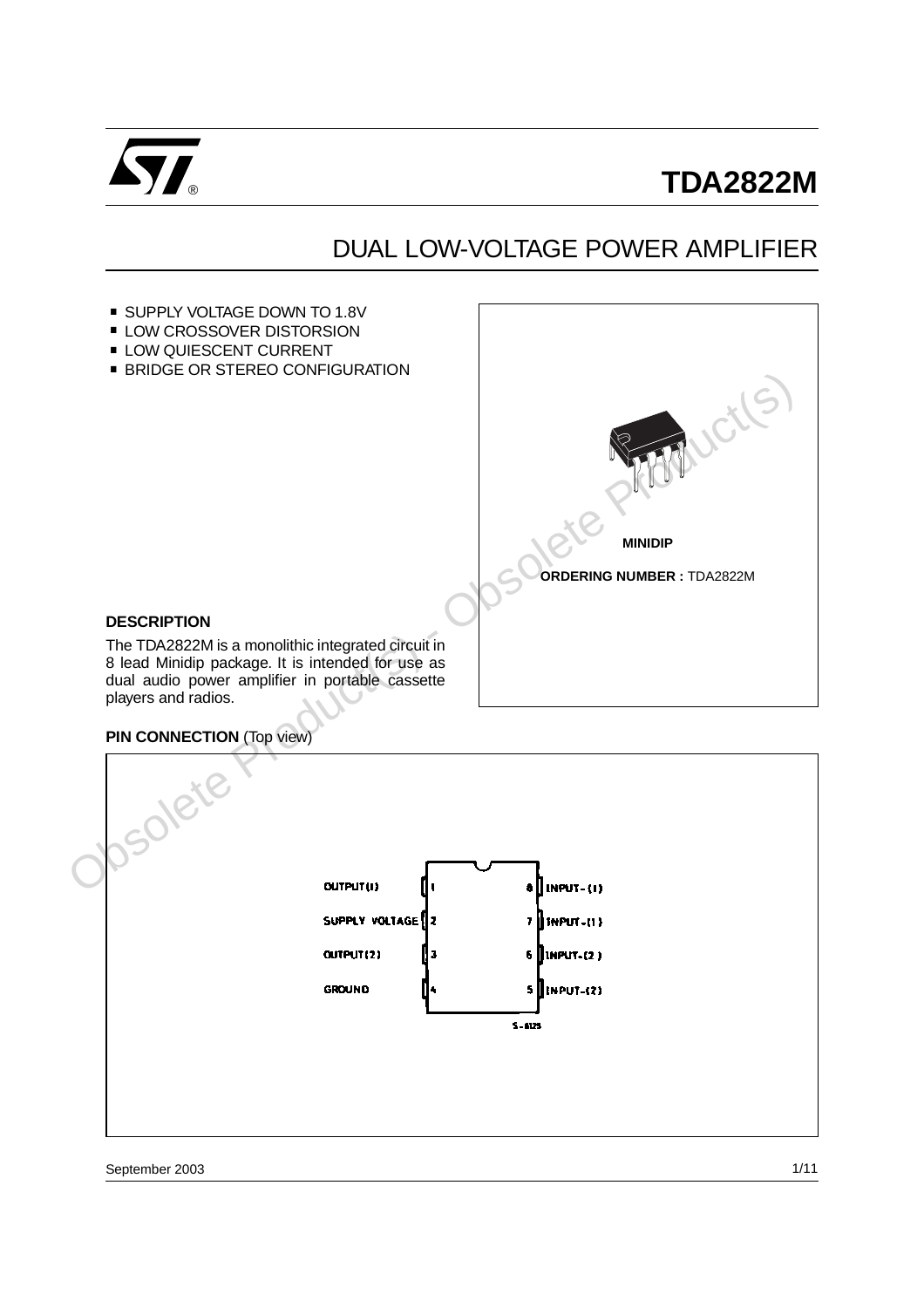### **SCHEMATIC DIAGRAM**



## **ABSOLUTE MAXIMUM RATINGS**

| Symbol                                          | <b>Parameter</b>                                                                     | Value      | Unit   |
|-------------------------------------------------|--------------------------------------------------------------------------------------|------------|--------|
| Vs                                              | Supply Voltage                                                                       | 15         |        |
| Ιo                                              | Peak Output Current                                                                  |            |        |
| $P_{\text{tot}}$                                | Total Power Dissipation at $T_{amb} = 50 °C$<br>at $T_{\text{case}} = 50 \text{ °C}$ | 1.4        | W<br>W |
| $\Gamma_{\text{staq}},\, \mathsf{T}_\mathsf{i}$ | Storage and Junction Temperature                                                     | $-40.+150$ | ∘C     |

## **THERMAL DATA**

| <b>Symbol</b>          | <b>Parameter</b>                            | Value | Unit          |
|------------------------|---------------------------------------------|-------|---------------|
| ∍<br><b>Kth</b> j-amb  | Max.<br>Thermal Resistance Junction-ambient | 100   | °C/W          |
| K <sub>th</sub> j-case | Max.<br>Thermal Resistance Junction-pin (4) | 70    | $\degree$ C/W |

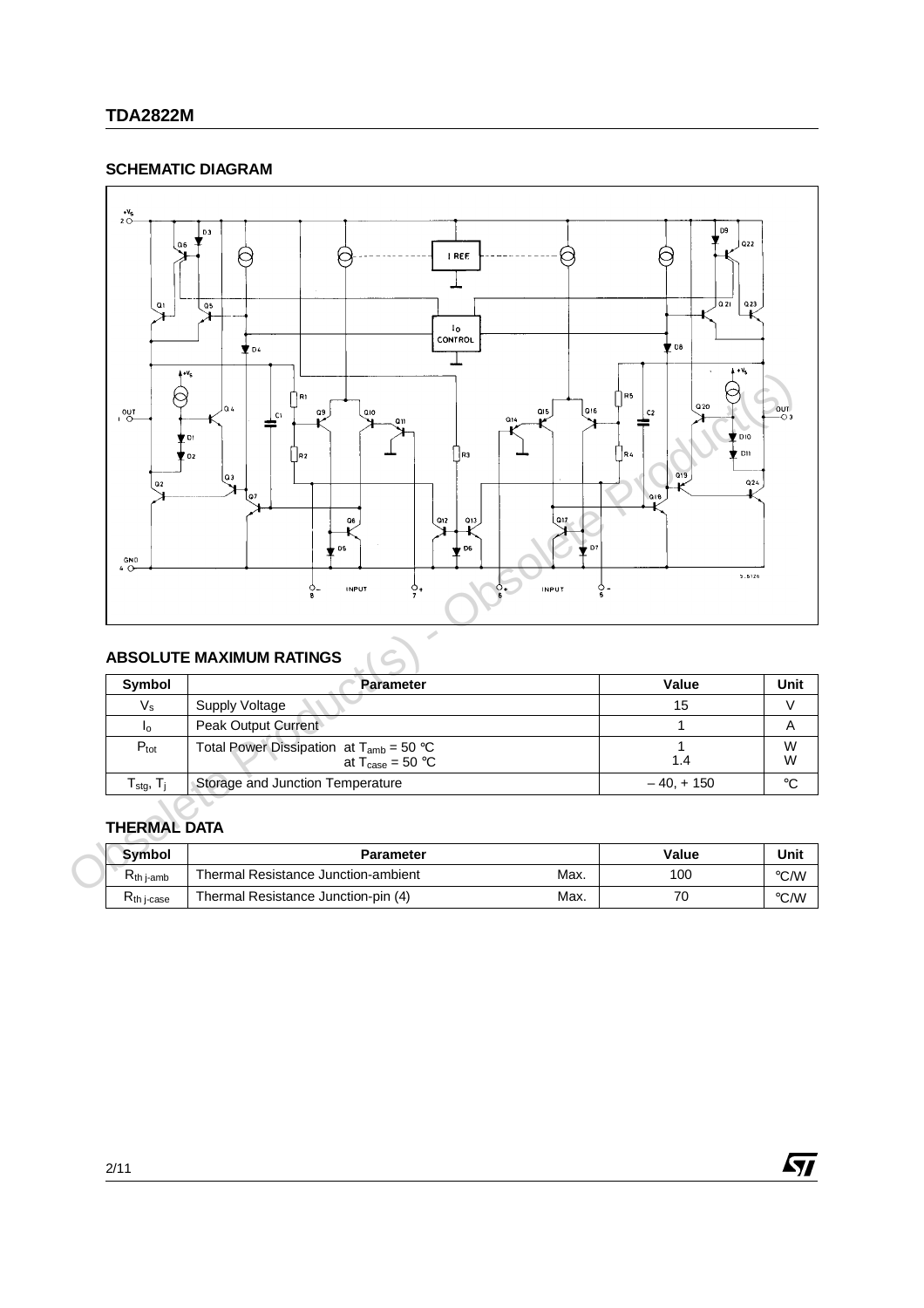| Symbol                    | <b>Parameter</b>                                      | <b>Test Conditions</b>                                                                                                                                                                                                                   | Min.                          | Typ.                                                                   | Max. | Unit              |
|---------------------------|-------------------------------------------------------|------------------------------------------------------------------------------------------------------------------------------------------------------------------------------------------------------------------------------------------|-------------------------------|------------------------------------------------------------------------|------|-------------------|
|                           | <b>STEREO</b> (test circuit of Figure 1)              |                                                                                                                                                                                                                                          |                               |                                                                        |      |                   |
| $V_{\rm s}$               | <b>Supply Voltage</b>                                 |                                                                                                                                                                                                                                          | 1.8                           |                                                                        | 15   | $\vee$            |
| $V_{\rm o}$               | Quiescent Output Voltage                              |                                                                                                                                                                                                                                          |                               | 2.7                                                                    |      | $\vee$            |
|                           |                                                       | $V_s = 3V$                                                                                                                                                                                                                               |                               | 1.2                                                                    |      | V                 |
| $I_d$                     | Quiescent Drain Current                               |                                                                                                                                                                                                                                          |                               | 6                                                                      | 9    | mA                |
| $I_b$                     | Input Bias Current                                    |                                                                                                                                                                                                                                          |                               | 100                                                                    |      | nA                |
| P <sub>o</sub>            | Output Power (each channel)<br>$(f = 1kHz, d = 10\%)$ | $R_L = 32\Omega$<br>$V_S = 9V$<br>$V_S = 6V$<br>$V_S = 4.5V$<br>$V_S = 3V$<br>$V_S = 2V$<br>$V_S = 6V$<br>$R_L = 16\Omega$<br>$V_S = 9V$<br>$R_L = 8\Omega$<br>$V_S = 6V$<br>$V_S = 6V$<br>$R_L = 4\Omega$<br>$V_S = 4.5V$<br>$V_S = 3V$ | 90<br>15<br>170<br>300<br>450 | 300<br>120<br>60<br>20<br>5<br>220<br>1000<br>380<br>650<br>320<br>110 |      | mW                |
| d                         | Distortion $(f = 1kHz)$                               | $R_L = 32\Omega$<br>$P_0 = 40mW$<br>$R_L = 16\Omega$<br>$Po = 75mW$<br>$P_0 = 150$ mW<br>$R_L = 8\Omega$                                                                                                                                 |                               | 0.2<br>0.2<br>0.2                                                      |      | $\%$<br>$\%$<br>% |
| $G_v$                     | Closed Loop Voltage Gain                              | $f = 1kHz$                                                                                                                                                                                                                               | 36                            | 39                                                                     | 41   | dB                |
| $\Delta G_V$              | <b>Channel Balance</b>                                |                                                                                                                                                                                                                                          |                               |                                                                        | ±1   | dB                |
| $R_i$                     | Input Resistance                                      | $f = 1kHz$                                                                                                                                                                                                                               | 100                           |                                                                        |      | kΩ                |
| e <sub>N</sub>            | <b>Total Input Noise</b>                              | $R_s = 10k\Omega$<br>$B = Curve A$<br>$B = 22Hz$ to 22kHz                                                                                                                                                                                |                               | $\overline{2}$<br>2.5                                                  |      | μV<br>μV          |
| <b>SVR</b>                | Supply Voltage Rejection                              | $f = 100$ Hz, C1 = C2 = 100 $\mu$ F                                                                                                                                                                                                      | 24                            | 30                                                                     |      | dB                |
| $C_{\rm s}$               | <b>Channel Separation</b>                             | $f = 1$ kHz                                                                                                                                                                                                                              |                               | 50                                                                     |      | dB                |
|                           | <b>BRIDGE</b> (test circuit of Figure 2)              |                                                                                                                                                                                                                                          |                               |                                                                        |      |                   |
| $V_{\rm s}$               | <b>Supply Voltage</b>                                 |                                                                                                                                                                                                                                          | 1.8                           |                                                                        | 15   | V                 |
| $\mathsf{I}_{\mathsf{d}}$ | Quiescent Drain Current                               | $R_L = \infty$                                                                                                                                                                                                                           |                               | 6                                                                      | 9    | mA                |
| $V_{os}$                  | <b>Output Offset Voltage</b><br>(between the outputs) | $R_L = 8\Omega$                                                                                                                                                                                                                          |                               |                                                                        | ± 50 | mV                |
| $I_{b}$                   | Input Bias Current                                    |                                                                                                                                                                                                                                          |                               | 100                                                                    |      | nA                |
| P <sub>o</sub>            | Output Power ( $f = 1$ kHz, $d = 10\%)$               | $V_S = 9V$<br>$R_1 = 32\Omega$<br>$V_S = 6V$<br>$V_S = 4.5V$<br>$V_S = 3V$<br>$V_S = 2V$<br>$V_S = 9V$<br>$R_L = 16\Omega$<br>$V_S = 6V$<br>$V_S = 3V$<br>$V_S = 6V$<br>$R_1 = 8\Omega$                                                  | 320<br>50<br>900              | 1000<br>400<br>200<br>65<br>8<br>2000<br>800<br>120<br>1350            |      | mW                |

#### **ELECTRICAL CHARACTERISTICS** ( $V_s = 6V$ ,  $T_{amb} = 25^{\circ}C$ , unless otherwise specified)

| $V_{s}$        | <b>Supply Voltage</b>                          |                                                                                                                                                                                                                                                                                     | 1.8                     |                                                                                                | 15   | $\vee$        |
|----------------|------------------------------------------------|-------------------------------------------------------------------------------------------------------------------------------------------------------------------------------------------------------------------------------------------------------------------------------------|-------------------------|------------------------------------------------------------------------------------------------|------|---------------|
| $I_{d}$        | Quiescent Drain Current                        | $R_L = \infty$                                                                                                                                                                                                                                                                      |                         | 6                                                                                              | 9    | mA            |
| $V_{os}$       | Output Offset Voltage<br>(between the outputs) | $R_1 = 8\Omega$                                                                                                                                                                                                                                                                     |                         |                                                                                                | ± 50 | mV            |
| I <sub>b</sub> | Input Bias Current                             |                                                                                                                                                                                                                                                                                     |                         | 100                                                                                            |      | nA            |
| $P_{o}$        | Output Power ( $f = 1$ kHz, $d = 10\%)$        | $R_L = 32\Omega$<br>$V_S = 9V$<br>$V_S = 6V$<br>$V_S = 4.5V$<br>$V_S = 3V$<br>$V_S = 2V$<br>$R_L = 16\Omega$<br>$V_S = 9V$<br>$V_S = 6V$<br>$V_S = 3V$<br>$V_S = 6V$<br>$R_L = 8\Omega$<br>$V_S = 4.5V$<br>$V_S = 3V$<br>$V_S = 4.5V$<br>$R_L = 4\Omega$<br>$V_S = 3V$<br>$VS = 2V$ | 320<br>50<br>900<br>200 | 1000<br>400<br>200<br>65<br>8<br>2000<br>800<br>120<br>1350<br>700<br>220<br>1000<br>350<br>80 |      | mW            |
| d              | <b>Distortion</b>                              | $P_0 = 0.5W$ , $R_L = 8\Omega$ , f = 1kHz                                                                                                                                                                                                                                           |                         | 0.2                                                                                            |      | %             |
| $G_v$          | Closed Loop Voltage Gain                       | $f = 1kHz$                                                                                                                                                                                                                                                                          |                         | 39                                                                                             |      | dB            |
| $R_i$          | Input Resistance                               | $f = 1$ kHz                                                                                                                                                                                                                                                                         | 100                     |                                                                                                |      | kΩ            |
| e <sub>N</sub> | <b>Total Input Noise</b>                       | $R_s = 10k\Omega$ B = Curve A<br>$B = 22Hz$ to 22kHz                                                                                                                                                                                                                                |                         | 2.5<br>3                                                                                       |      | $\mu$ V<br>μV |
| <b>SVR</b>     | Supply Voltage Rejection                       | $f = 100$ Hz                                                                                                                                                                                                                                                                        |                         | 40                                                                                             |      | dB            |

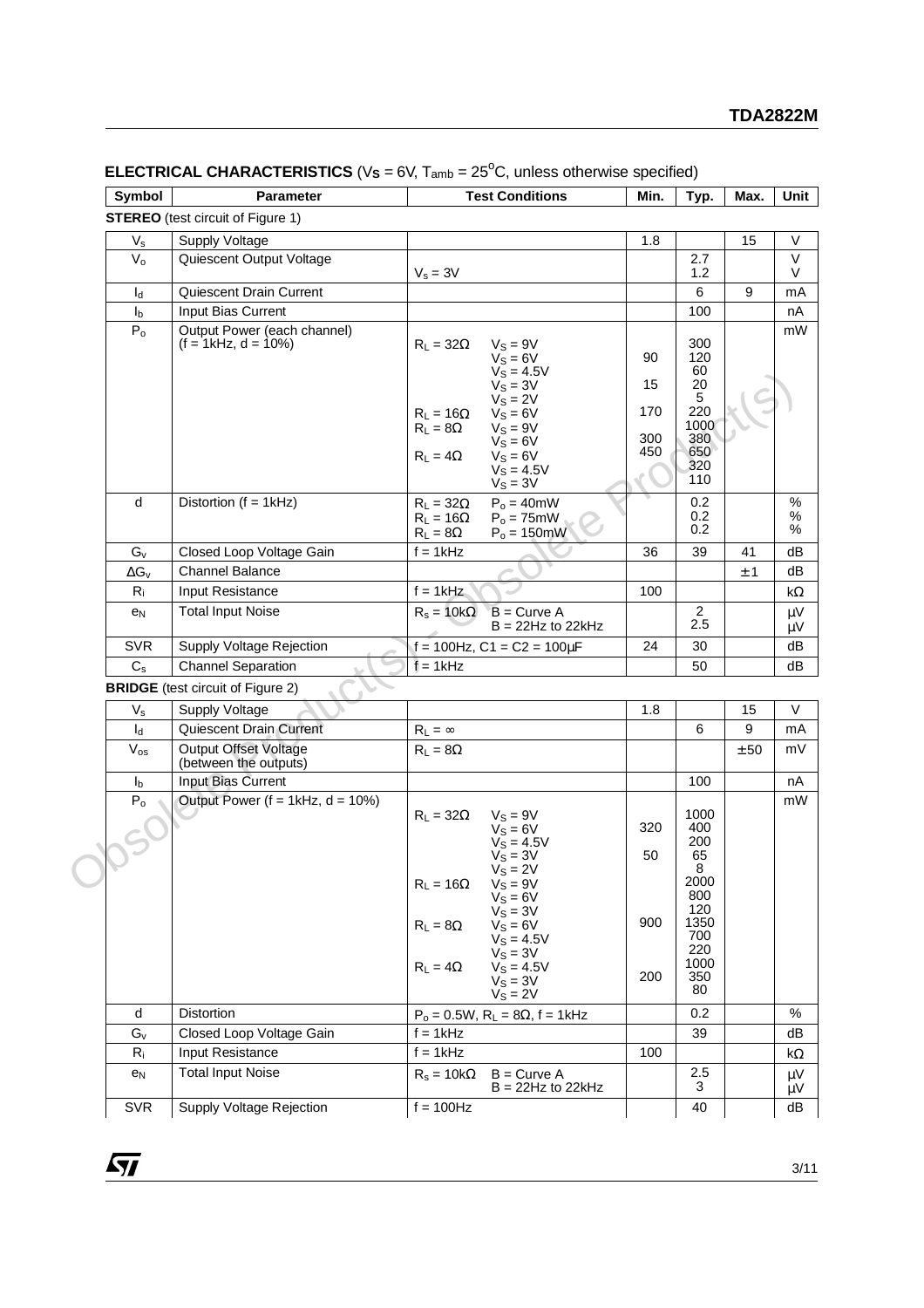#### **Figure 1 :** Test Circuit (Stereo)



**Figure 2 :** Test Circuit (Bridge)



**Figure 3 :** P.C. Board and Components Layout of the Circuit of Figure 1







 $\sqrt{27}$ 

 $V_0(L)$ 

 $V_S$ <br> $V_S$ <sub>0</sub>(R)<sup>O</sup><br>GND O

ō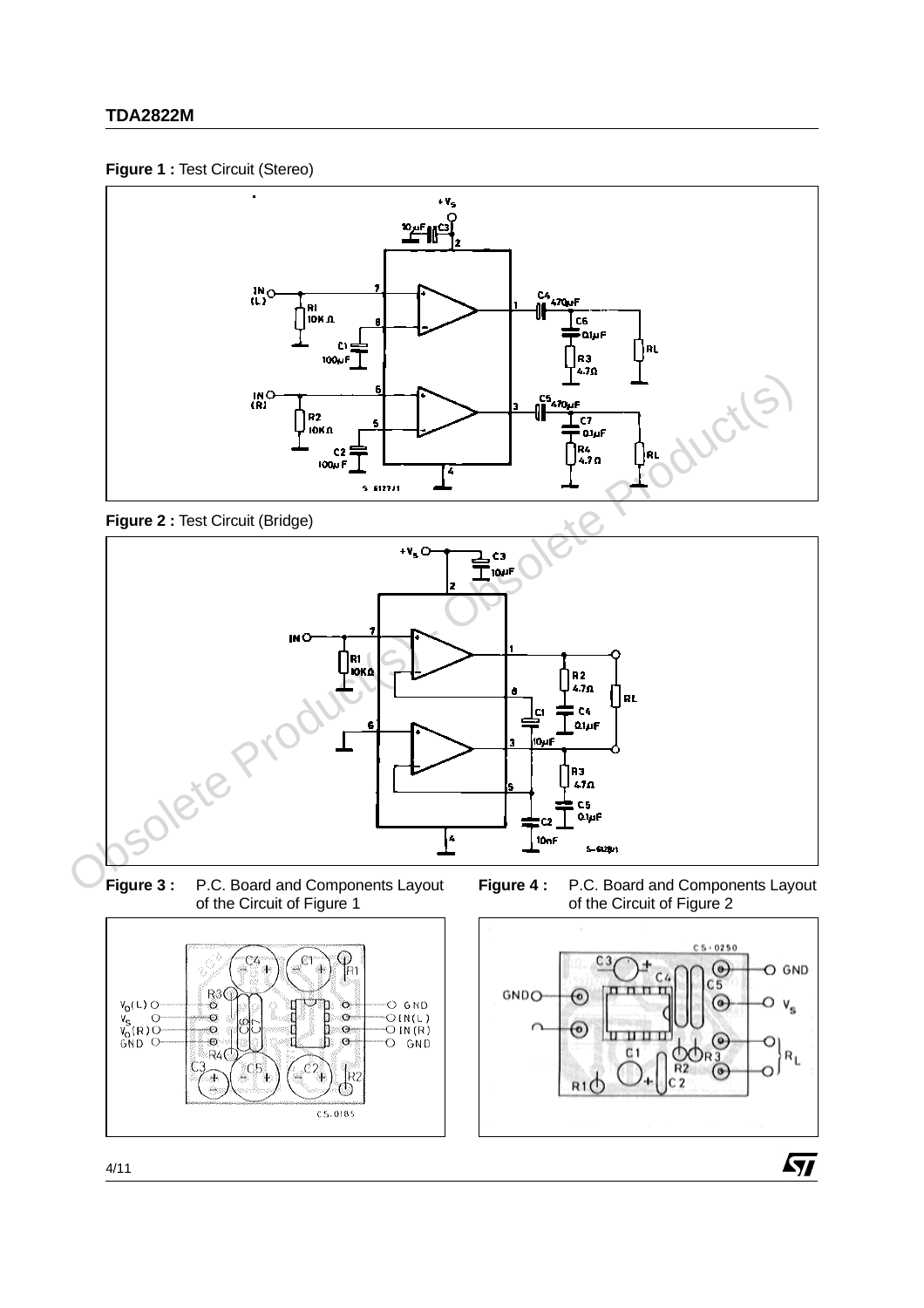**Figure 5 :** Quiescent Current versus Supply Voltage



**Figure 7 :** Output Power versus Supply Voltage  $(THD = 10\%, f = 1kHz$  Stereo)





Г

**Figure 9 :** Distorsion versus Output Power (Stereo)



**Figure 6 :** Supply Voltage Rejection versus **Frequency** 



**Figure 8 :** Distorsion versus Output Power (Stereo)



**Figure 10 :** Output Power versus Supply Voltage (Bridge)



5/11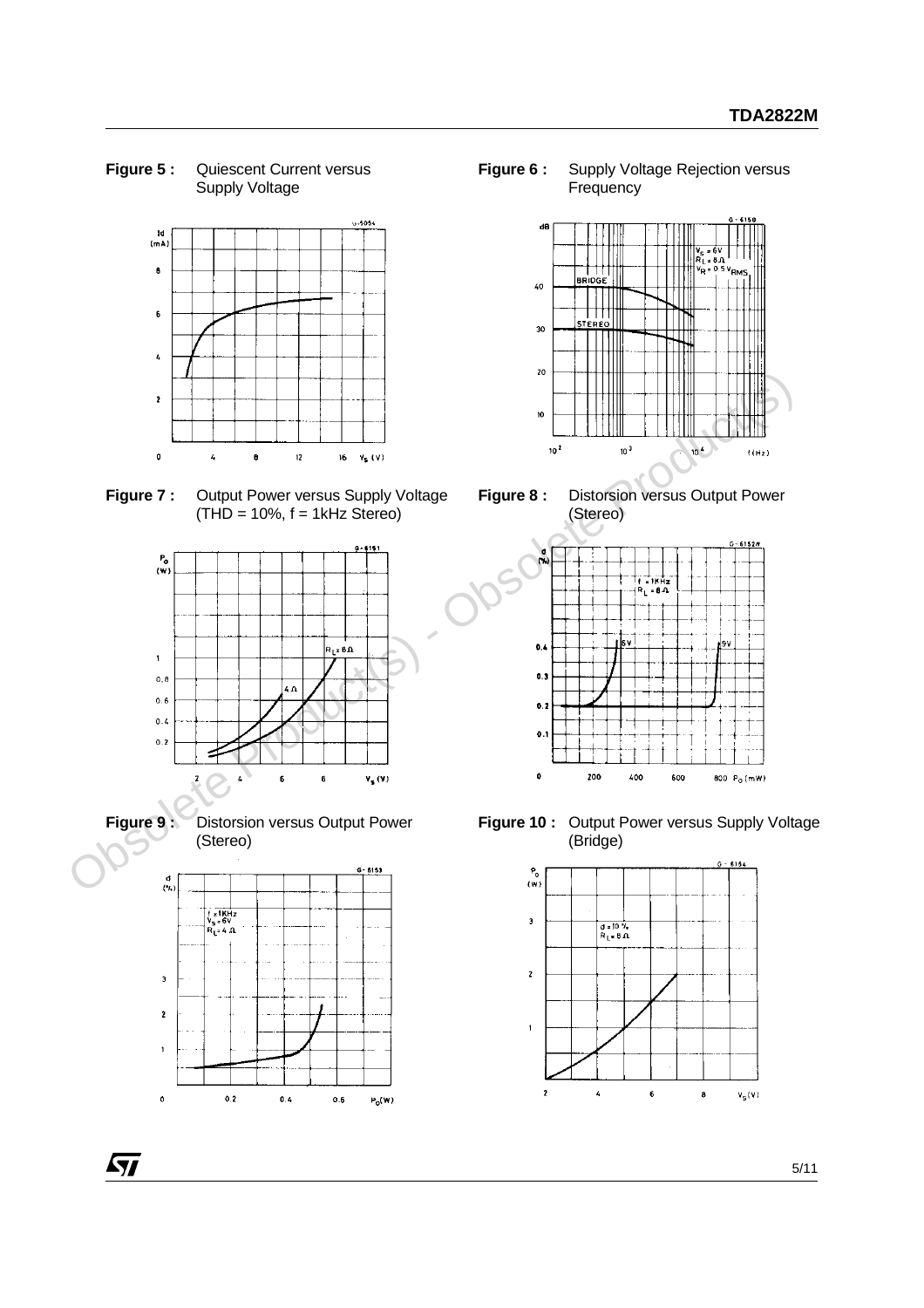**Figure 11 :** Distorsion versus Output Power (Bridge)



**Figure 13 :** Total Power Dissipation versus Output Power (Bridge)



**Figure 15 :** Total Power Dissipation versus Output Power (Bridge)



**Figure 12 :** Total Power Dissipation versus Output Power (Bridge)



**Figure 14 :** Total Power Dissipation versus Output Power (Bridge)



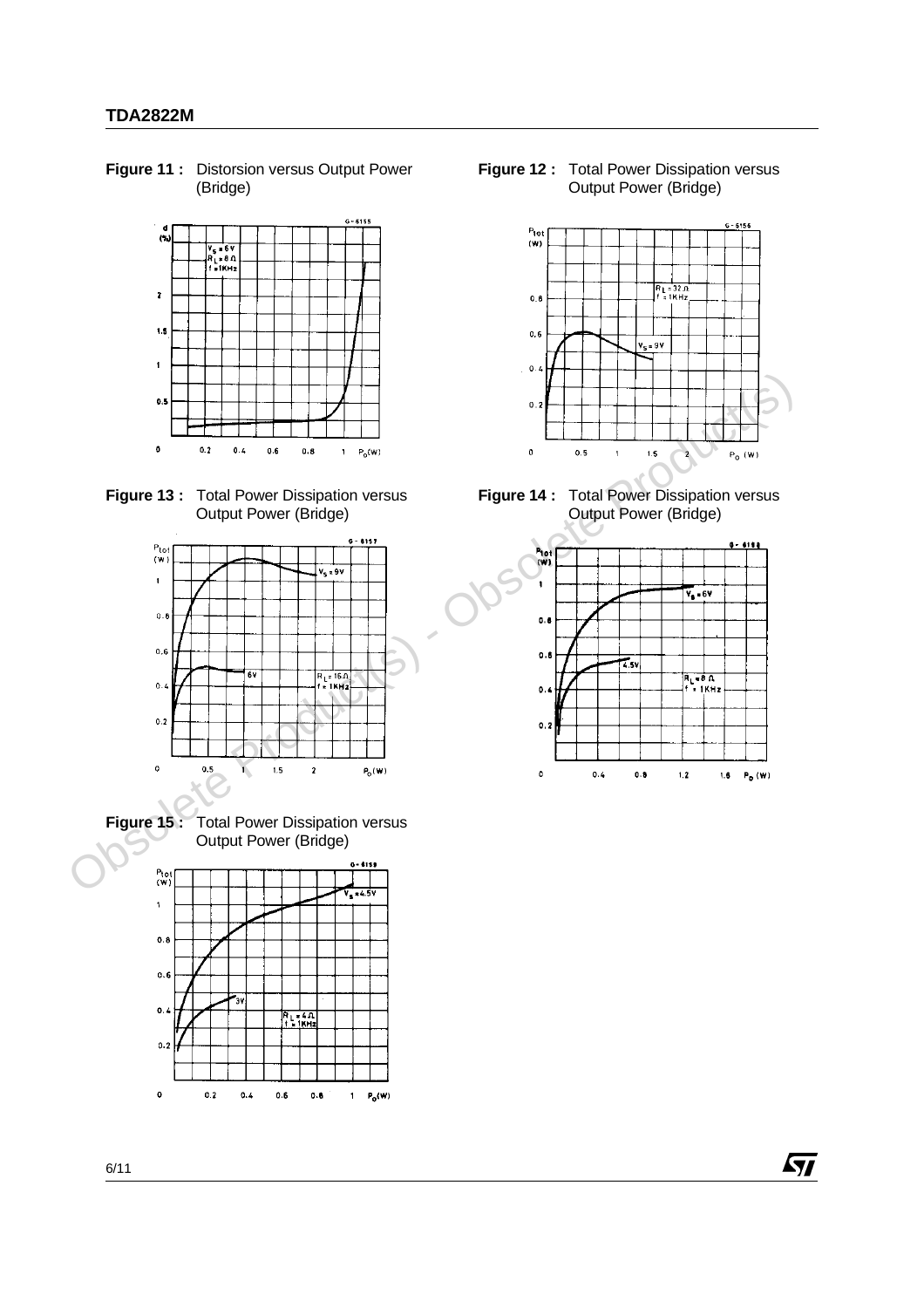

**Figure 16 :** Typical Application in Portable Players



 $\sqrt{M}$ 

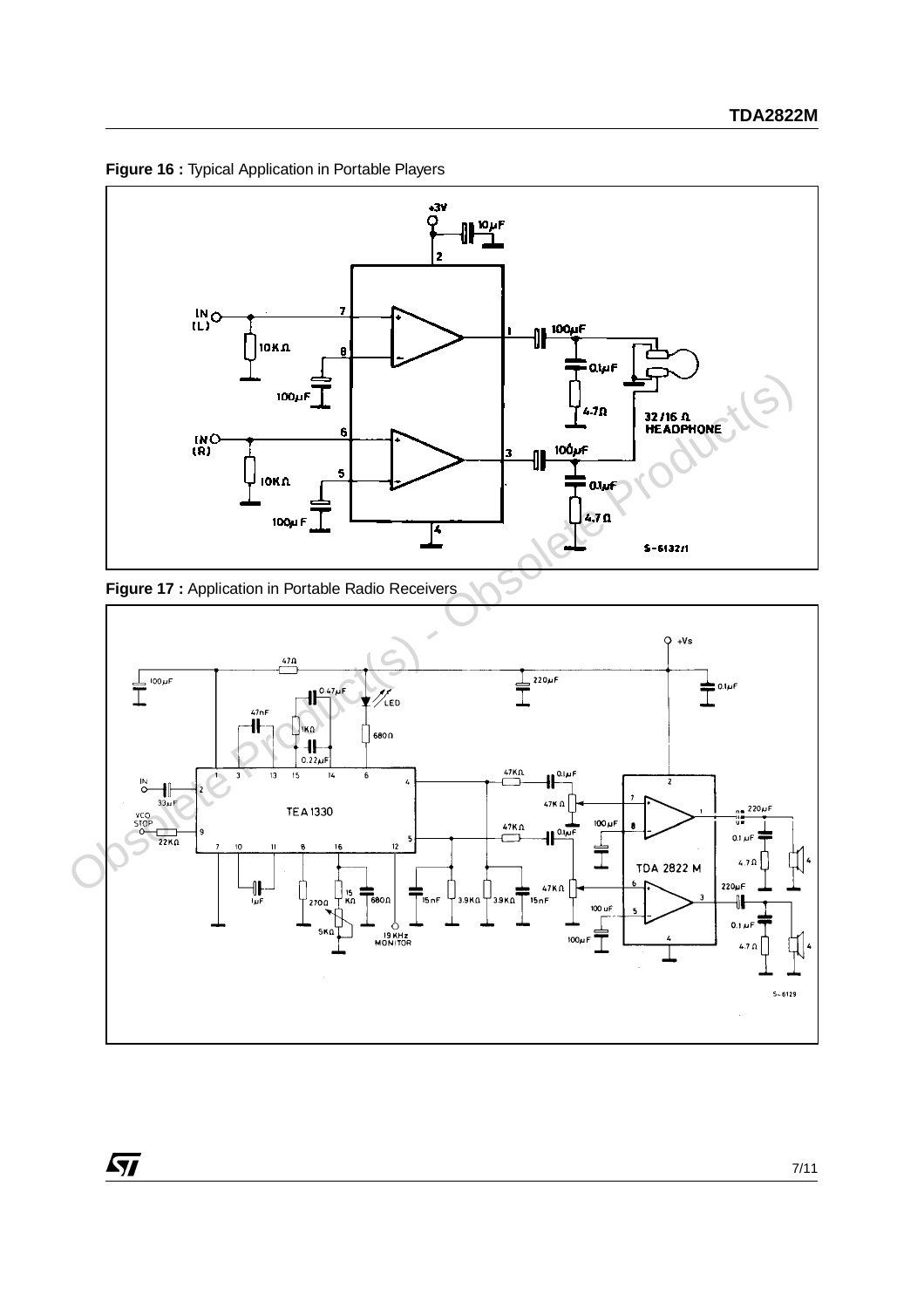







**Figure 20 :** Low Cost Application in Portable Players (using only one 100µF output capacitor)



ky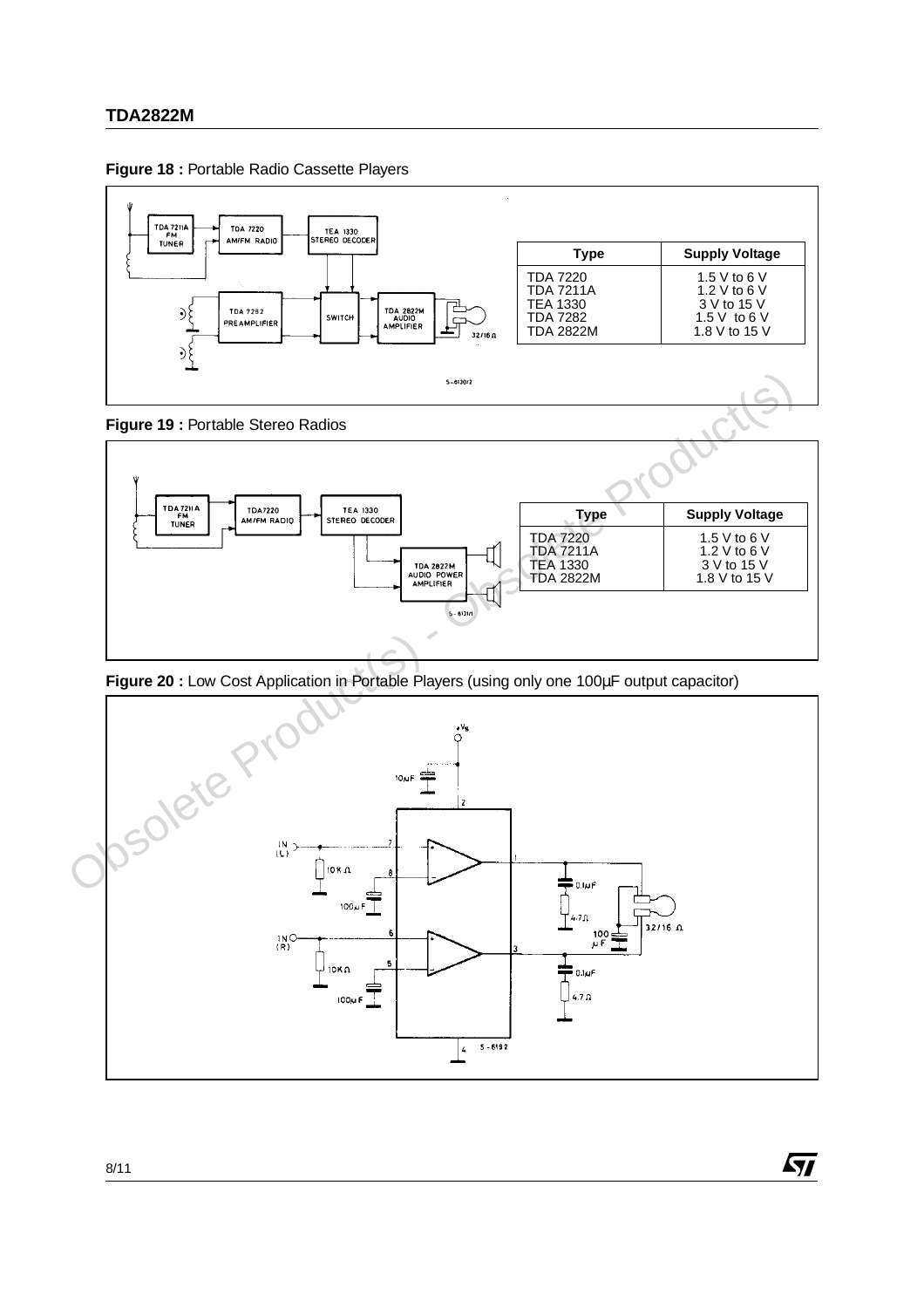



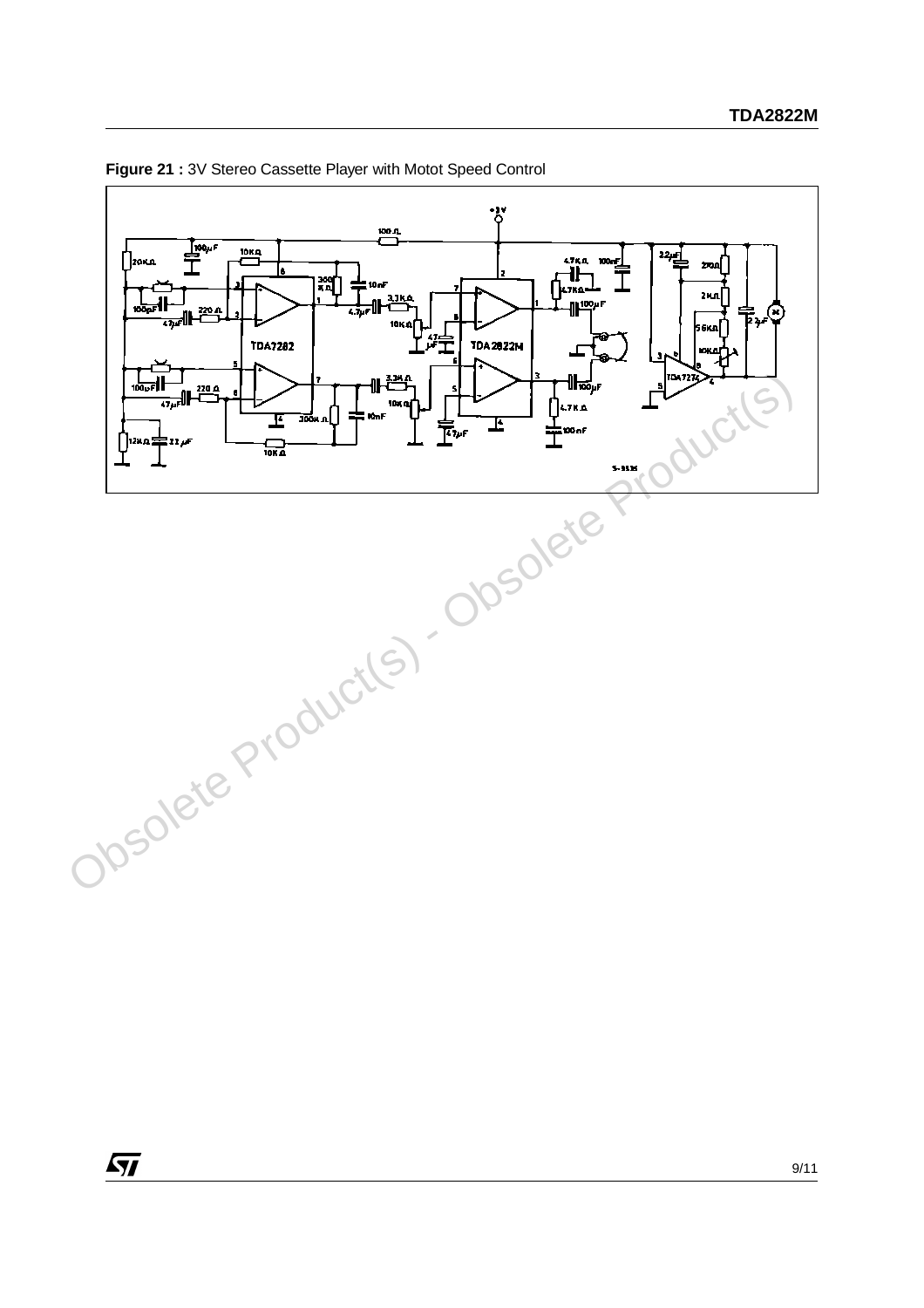|       | inch<br>mm |             |                    |                                |       |                                              |
|-------|------------|-------------|--------------------|--------------------------------|-------|----------------------------------------------|
| MIN.  | TYP.       | MAX.        | MIN.               | TYP.                           | MAX.  | <b>OUTLINE AND</b><br><b>MECHANICAL DATA</b> |
|       | 3.32       |             |                    | 0.131                          |       |                                              |
| 0.51  |            |             | 0.020              |                                |       |                                              |
| 1.15  |            | 1.65        | 0.045              |                                | 0.065 |                                              |
| 0.356 |            | 0.55        | 0.014              |                                | 0.022 |                                              |
| 0.204 |            | 0.304       | 0.008              |                                | 0.012 |                                              |
|       |            | 10.92       |                    |                                | 0.430 |                                              |
| 7.95  |            | 9.75        | 0.313              |                                | 0.384 | $\cdot$ C                                    |
|       | 2.54       |             |                    | 0.100                          |       |                                              |
|       | 7.62       |             |                    | 0.300                          |       |                                              |
|       | 7.62       |             |                    | 0.300                          |       | Rife.                                        |
|       |            | $6.6\,$     |                    |                                | 0.260 |                                              |
|       |            | 5.08        |                    |                                | 0.200 |                                              |
| 3.18  |            | 3.81        | 0.125              |                                | 0.150 | <b>Minidip</b>                               |
|       |            | 1.52        |                    |                                | 0.060 |                                              |
|       | Z          | $\mathbf b$ | $\mathbf{B}$<br>e3 | B <sub>1</sub><br>$\mathbf{e}$ | БT,   | e4<br>p1<br>E                                |
|       | Josol      |             |                    |                                |       | ⋖<br>Z                                       |





 $\sqrt{M}$